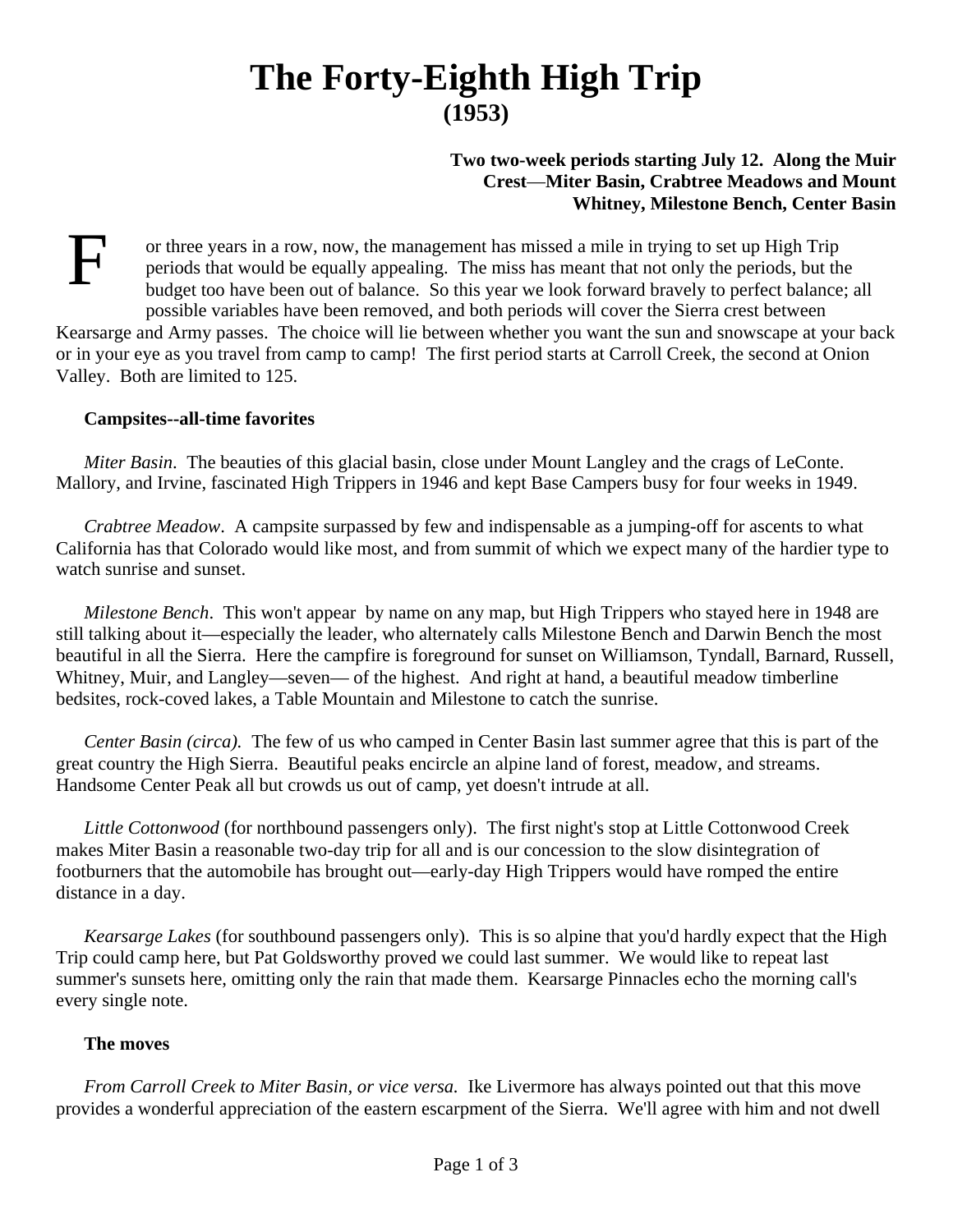on the subject any longer except to say that the inbound trip will start pleasantly early. Army Pass is crossed on the second day in, the last day out.

*Miter Basin to Crabtree Meadow.* Down Rock Creek, across strange Guyot Flat, and up Crabtree Creek to the first campsite with a good view of Mount Whitney. There is an alternate for knapsackers—a contour route that just misses the summit of Whitney.

*Crabtree to Milestone.* One of the most beautiful day's travel in the Sierra, crossing Wallace and Wright Creeks, Tyndall Creek, the headwaters of the Kern, and a final steep but short pull up to the bench above the Milestone camp that was traditionally sought in the old High Trip days. This is a long day, but well worth every foot of it and remarkably free, as High Trip days go, from ups and downs. Knapsack side trips should take in Tulainyo Lake and, for those who will tread lightly, Kaweah Basin—the "Last Citadel."

*Milestone to Center Basin.* High point of the move is 13,200 foot Foresters Pass, as amazing a piece of trail engineering as you'll find in the Sierra—with a chance to observe the striking difference in timberline character between the Kern and the Kings watersheds. Knapsackers looking for a change may choose the route via Lake South America, Harrison Pass, and Vidette Creek.

*Center Basin to Onion Valley.* A few miles on the John Muir Trail, then the ever-favored eastern approach over Kearsarge Pass. Here again there's a short cut for those who'd prefer a little vertical distance to a lot of horizontal, beautiful trail. There's even a short cut on the short cut. The Kearsarge approach is one of the easiest—and we hope that our fond plan for balanced periods is not blasted by a clamoring for the easier way in. We should not want to attach a stigma to one group as opposed to another, but there are those who would suggest that to come in over Kearsarge is a sign of weakness, while to come in over Army Pass combines the virtues of determination, resourcefulness, and free enterprise.

#### **What the trip is like**

The High Trip formula has not changed through the ages. Mules, persuaded by the crew of packers, carry the load—food, dunnage, commissary equipment. Skilled hands organize camp and prepare appetizing mountain meals. Members carry their minimum noontime needs, choose their own pace, companions, and route to the next campsite, being provided such leadership as they need. We move a day, rest a day or two, move again, and so on. Part of the fun is in watching mountains, part in watching people— from children not yet in their teens on up to old hands who don't remember their teens any longer—as they react to mountains. The mountains themselves are big enough to provide solitude galore.

There's always plenty to do—natural sciences to study *in situ*, mountaineering and climbing instruction, fishing, photographing, lots of live music, campfire fun, moving-day circuses wherever the mules and packers are —and always plenty not to do for those who want a quiet place in the half-shade.

The commissary crew will be nearly the same as last year's, led by David Brower and Pat Goldsworthy. The Mount Whitney Pack Trains strings will be under the able management of Bruce Morgan. As long as there's a High Trip there'll be ample opportunity for volunteer wielders of ax, shovel, and hotcake or trout turner.